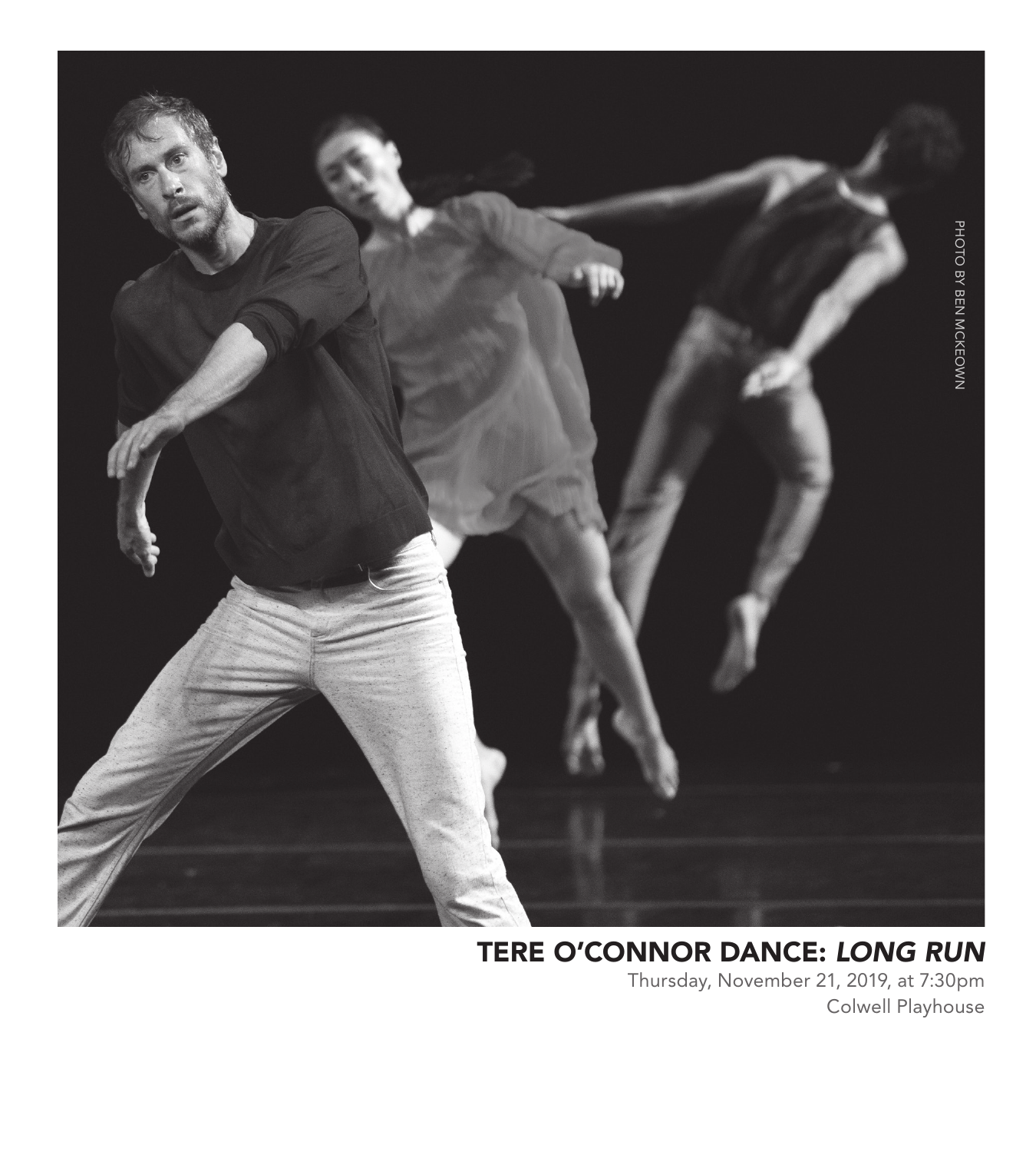# PROGRAM

#### TERE O'CONNOR DANCE: *LONG RUN*

Choreography by Tere O'Connor Musical score by Tere O'Connor Lighting design by Michael O'Connor Costume design by Strauss Bourque-Lafrance

*This production will be presented with no intermission*.

#### **PERFORMERS**

Simon Courchel Eleanor Hullihan Emma Judkins Heather Olson Silas Riener Matthew Rogers Lee Serle Jin Ju Song-Begin

A huge thank you to the performers who contribute so much inventive movement material to this collaborative process. Their creativity, rigor, and talent are central to this work. I have tremendous respect and gratitude for them all.

—Tere O'Connor

Long Run *is co-commissioned by Live Arts Bard at the Richard B. Fisher Center for the Performing Arts at Bard College through a Choreographic Fellowship with lead support from The Andrew W. Mellon Foundation, and NYU Skirball. The New England Foundation makes this presentation of* Long Run *possible for the Arts' National Dance Project, with lead funding from the Doris Duke Charitable Foundation, The Andrew W. Mellon Foundation, and The Cultural Development Fund. Additional funding is provided by the New York State Council on the Arts, The National Endowment for the Arts' Art Works Grant, New York City Department of Cultural Affairs, and the research fund from the University of Illinois at Urbana-Champaign. The development of*  Long Run *was made possible in part by the National Center for Choreography at The University of Akron.*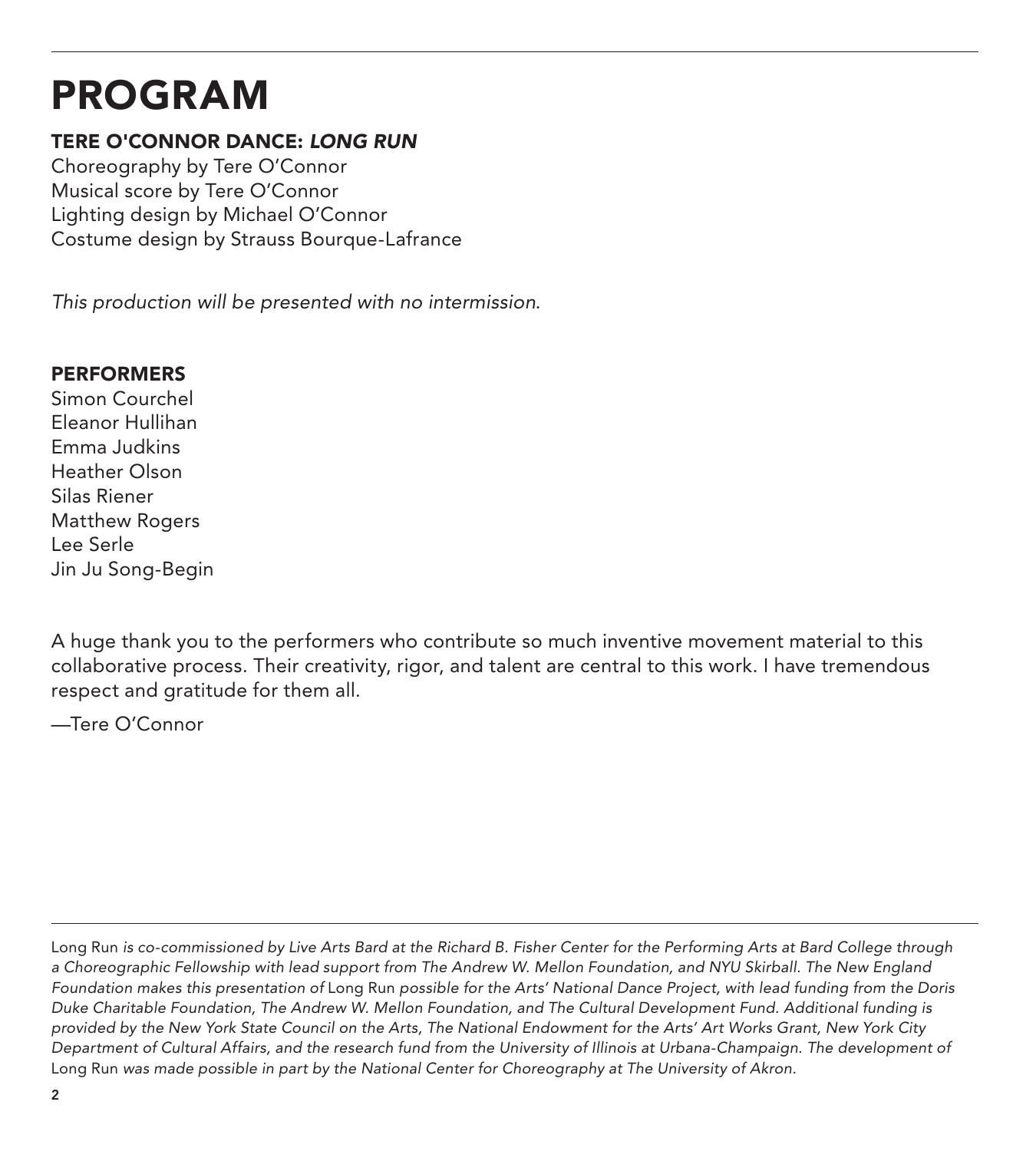### THANK YOU FOR SPONSORING THIS PERFORMANCE

With deep gratitude, Krannert Center thanks all 2019-20 Patron Sponsors and Corporate and Community Sponsors, and all those who have invested in Krannert Center. Please view their names later in this program and join us in thanking them for their support.

This event is supported by:



JERALD WRAY & DIRK MOL Thirty-Seven Previous Sponsorships



The presentation of Tere O'Connor Dance: *Long Run* was made possible by the New England Foundation for the Arts' National Dance Project with lead funding from the Doris Duke Charitable Foundation and The Andrew W. Mellon Foundation.

### HELP SUPPORT THE FUTURE OF THE ARTS. BECOME A KRANNERT CENTER SPONSOR BY CONTACTING OUR ADVANCEMENT TEAM TODAY:

KrannertCenter.com/Give • advancement@krannertcenter.illinois.edu • 217.333.1629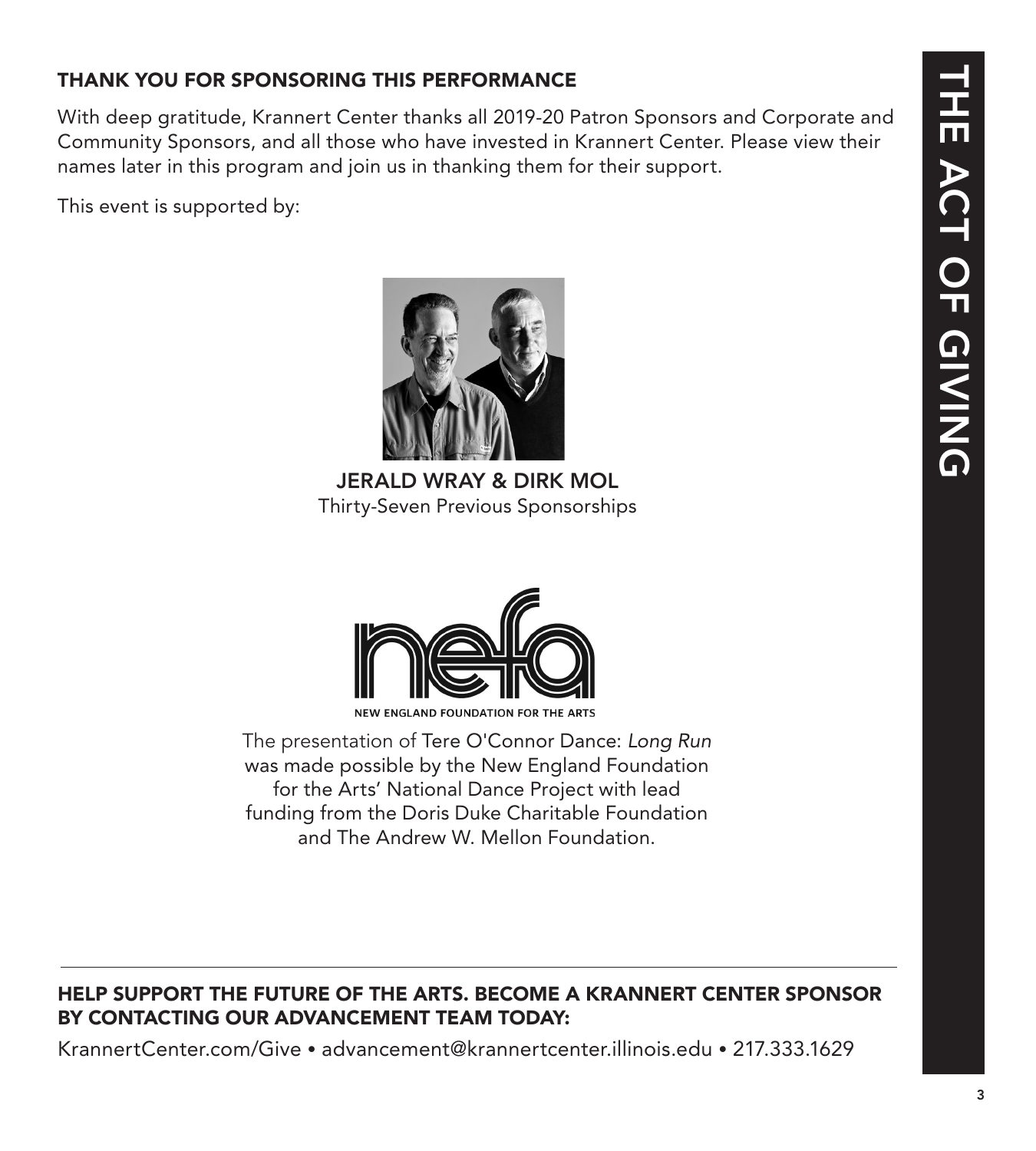# PROGRAM NOTES

I have been making dances for 38 years, and I long ago ceded any desire for the expression of specific ideas in my work, since a blend of inference, essence, quality, reference, and affect seem to bring us to the edge of meaning in dance. I allowed myself to lean into the ambiguous contours and endless associative pathways of the choreographic mind to shape my work. The result has been works whose structures are disobedient and play with time in fragmentary ways. Dance can enliven our experience of time passing. Many forms do this, like novels and film, yet at the most fundamental level, these forms search for a shared understanding for their viewers. Some look for this result in dance as well,

but my journey led me down a different pathway. I became interested in the ways that events float outside of narrative sequencing, left to churn in an inexact cloud of memories and present desires. In *Long Run*, I tried to incorporate the haplessness of sequencing in our lives to create a structure of accidental contrasts. A narrative seems to appear, but it is one etched out of chance and could begin or end at any moment. I created the musical score for this work to further shape its structure of difference and attempt to reign in the inherent unruliness of this type of creative procedure.

—Tere O'Connor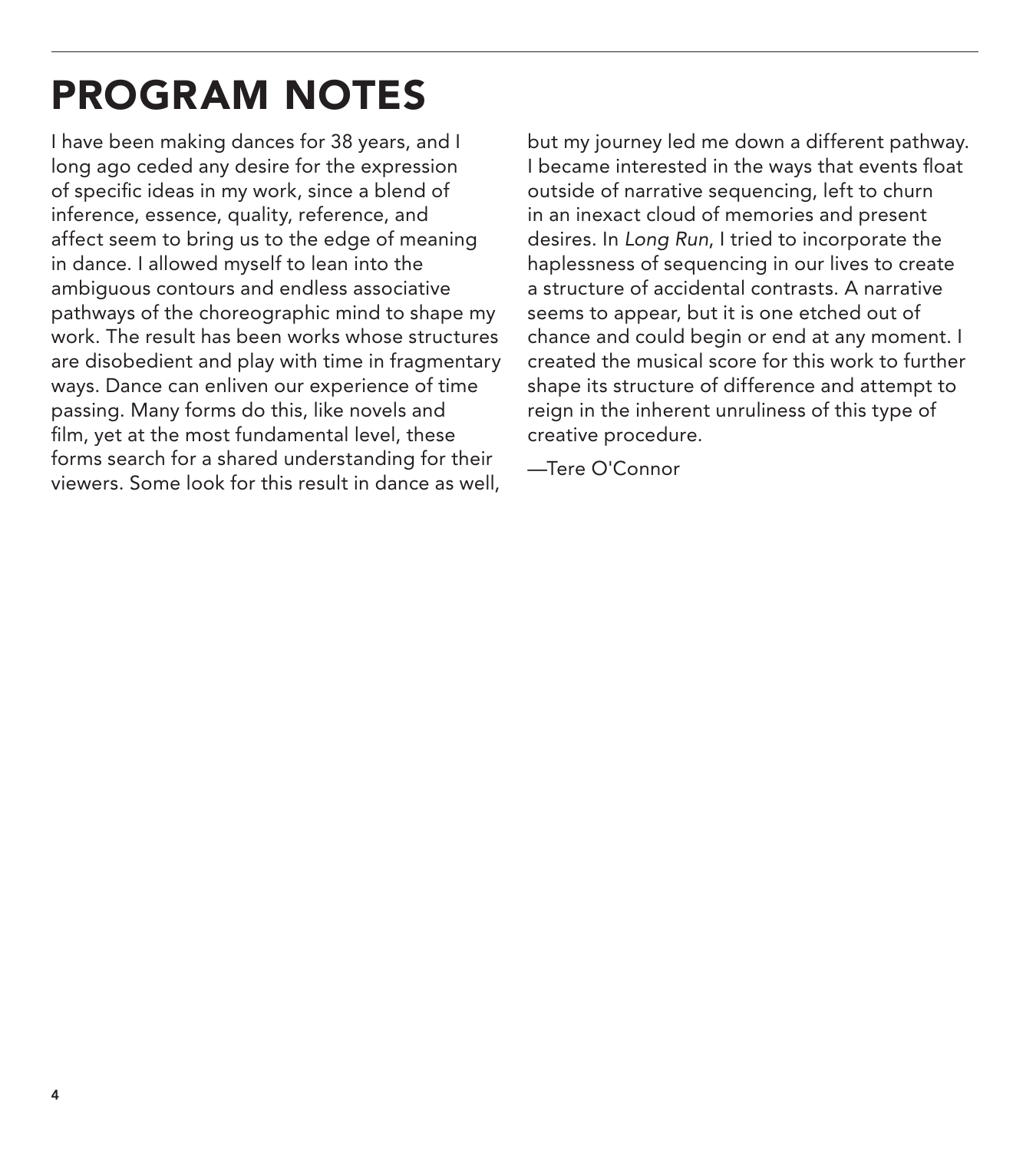## PROFILES

The choreography of TERE O'CONNOR DANCE finds its logic outside the realm of "translation," operating in a sublinguistic area of expression. Tere O'Connor views dance as a system with its own properties—an abstract documentary form that doesn't search to depict or explain. The lenses of western culture, spoken language, and dance history, often used to "interpret" dance, are subsumed into layers of the work and de-emphasized. In addition to a great love of movement and a deep commitment to choreographic craft and design, more philosophical urges animate the work. From his earliest efforts, the complex entanglement of passing time, metaphor, constant change, tangential thought, and memory have ignited an exploration into the nature of consciousness for O'Connor. Choreography is a process of observation, which includes multiple, disparate elements that float in and out of synchronicity. Engaging in dance as a lifestyle constitutes a move away from the social constructs we've created to standardize human behavior.

O'Connor's astounding performers and renowned collaborators constitute a family of artists who are dedicated to expanding the potency of dance as a serious art form. His boldly individualist approach to choreography has contributed new thought to the form that resonates throughout its theoretical discourse. For O'Connor, meaning is arrived at in collaboration with the audience with its endlessly diverse referential scope. It is, therefore, fluid and forever open-ended.

TERE O'CONNOR (choreographer) has been making dances for 35 years, creating more than 40 works for his company and touring extensively both nationally and internationally. He has created numerous commissioned works for other dance companies including the Lyon Opera Ballet, White Oak Dance Project, and a solo for Mikhail Baryshnikov entitled *Indoor Man*, among others. O'Connor received a 2013 Doris Duke Performing Artist Award, is a 2009 United States Artist Rockefeller Fellow, and a 1999 Guggenheim Fellow. In 2014, he was inducted into the American Academy of Arts and Sciences. He has received awards from the Foundation for Contemporary Arts, Arts International's DNA Project, and Creative Capital. He has been honored with three New York Dance and Performance (Bessie) Awards—one for *Heaven Up North* in 1988, another in 1999 for Sustained Achievement, and the third for *Frozen Mommy* (2005). His work has been supported by the National Endowment for the Arts, the New York State Council on the Arts, MAP Fund, National Dance Project, and many others. A much soughtafter teacher, O'Connor has taught at universities and festivals worldwide. He is currently a Center for Advanced Studies Professor in Dance at the University of Illinois at Urbana-Champaign. He splits his time between New York and Illinois.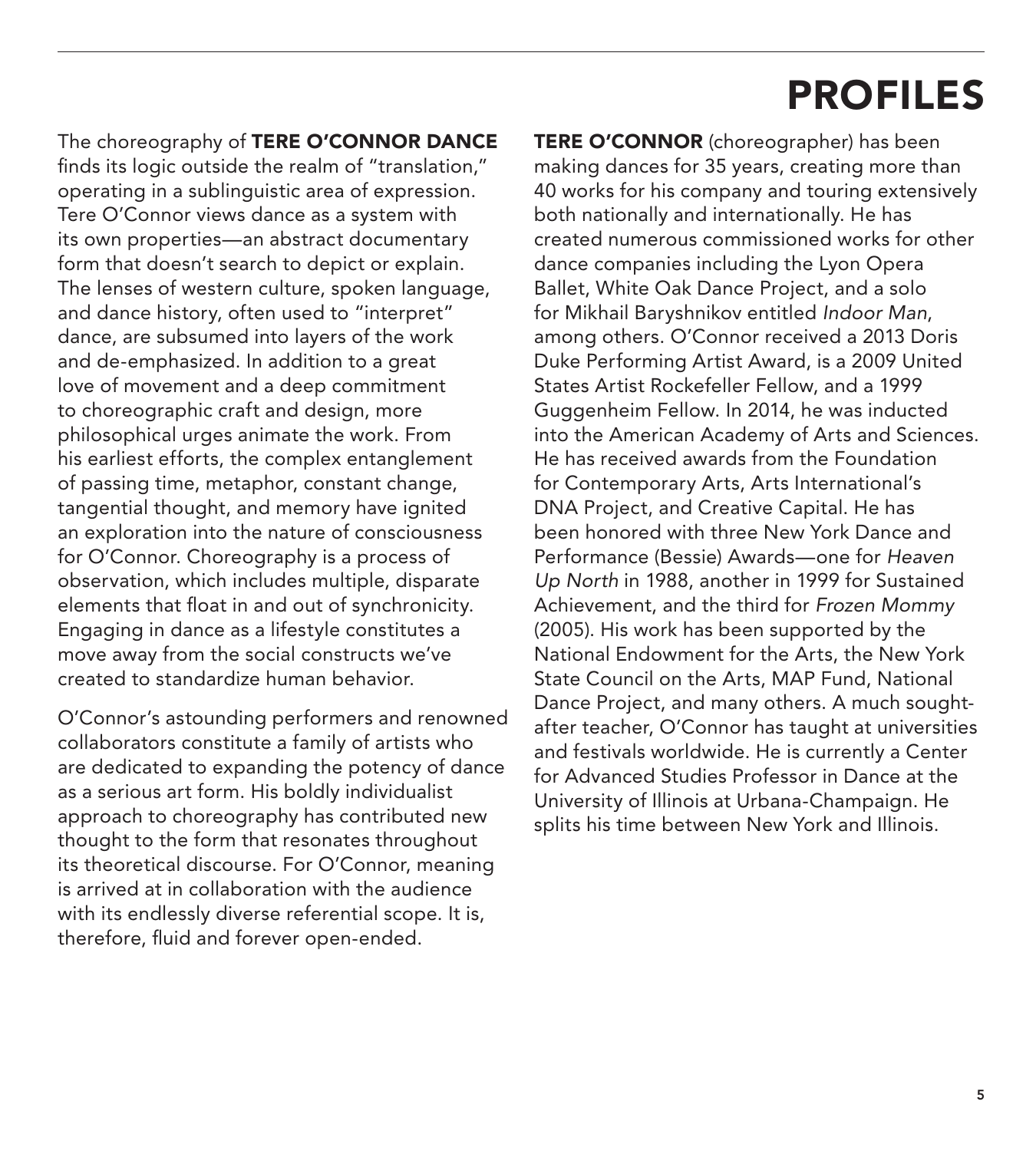STRAUSS BOURQUE-LAFRANCE (costume designer) is a New York-based artist. Recent solo shows include Rachel Uffner Gallery, New York; T293, Rome, Italy; KANSAS, New York; and Courtney Blades, Chicago. His work has been included in exhibitions at The Kitchen, New York; SculptureCenter, New York; Abrons Art Center, New York; Judson Memorial Church, New York; Bodega, New York; Clifford Gallery, Colgate University, New York; ICA, Philadelphia; Contemporary Austin Jones Center, Texas; White Flag Projects, St. Louis; ExoExo, Paris, France; Galerie Derouillon, Paris, France; and Galerie Tobias Naehring, Leipzig, Germany, among others. Bourque-Lafrance received his BFA from Hampshire College in Amherst, Massachusetts, and his MFA from Tyler School of Art in Philadelphia, Pennsylvania. Residencies completed include Skowhegan School of Painting and Sculpture, Dance and Process at The Kitchen, and the Movement Research AIR Program.

SIMON COURCHEL (performer) was born in Paris and studied dance at The Conservatoire National Supérieur de Musique et de Danse de Paris. He then worked with Michel Kelemenis, Jean-Claude Gallota, Karole Armitage, Yuval Pick, Tero Saarinen, Lucinda Childs, and Russel Maliphant, among others. In 2006, he joined the Belgium choreographer Frédéric Flamand and his team in Marseille as a principal dancer. Since 2010, Courchel has lived in New York and worked with Carolee Schneemann, John Jasperse, Maria Hassabi, Yoshiko Chuma, Paul-André Fortier, Enrico Wey, Jon Kinzel, 600 HIGHWAYMEN, Rebecca Lazier, Fanny De Chaillé, Brendan Fernandes, Yanira Castro, and Tere O'Connor. He is also developing his own work as a photographer and works at The Invisible Dog Art Center in Brooklyn, New York.

ELEANOR HULLIHAN (performer) is a performer, choreographer, and teacher living in Brooklyn, New York. She is currently performing with Tere O'Connor and the Merce Cunningham Trusts as a centennial soloist. Past performances and collaborators include John Jasperse, Beth Gill, Jennifer Monson, Sarah Michelson, Andrew Ondrejcak, Mike Mills, Jessica Dessner, Sufjan Stevens, Lily Gold, Rashaun Mitchel, Silas Reiner, Charles Atlas, Zeena Parkins, and Phillip Greenlief, among others. She was a danceWEB scholar in 2010 and co-curated the Movement Research Spring Festival 2011. Hullihan has choreographed for music videos and commercials and has been a movement coach for feature films. She teaches Pilates and body conditioning privately at American Ballet Theater's JKO training program and at Sarah Lawrence College. She is currently creating new work in collaboration with Jimmy Jolliff and Asli Bulbul.

EMMA JUDKINS (performer) is a Brooklynbased freelance dancer and performer with roots in her hometown of Portland, Maine. Most recently, she has had the pleasure of performing with Pavel Zuštiak/Palissimo Company, Anna Sperber, and Tere O'Connor. Past artistic and performing collaborations include Kendra Portier/BANDPortier, Laurel Snyder, and Kyle Abraham/Abraham.In.Motion. Judkins is also an administrator and freelance bookkeeper. Keep up with her at www.emmajudkins.com.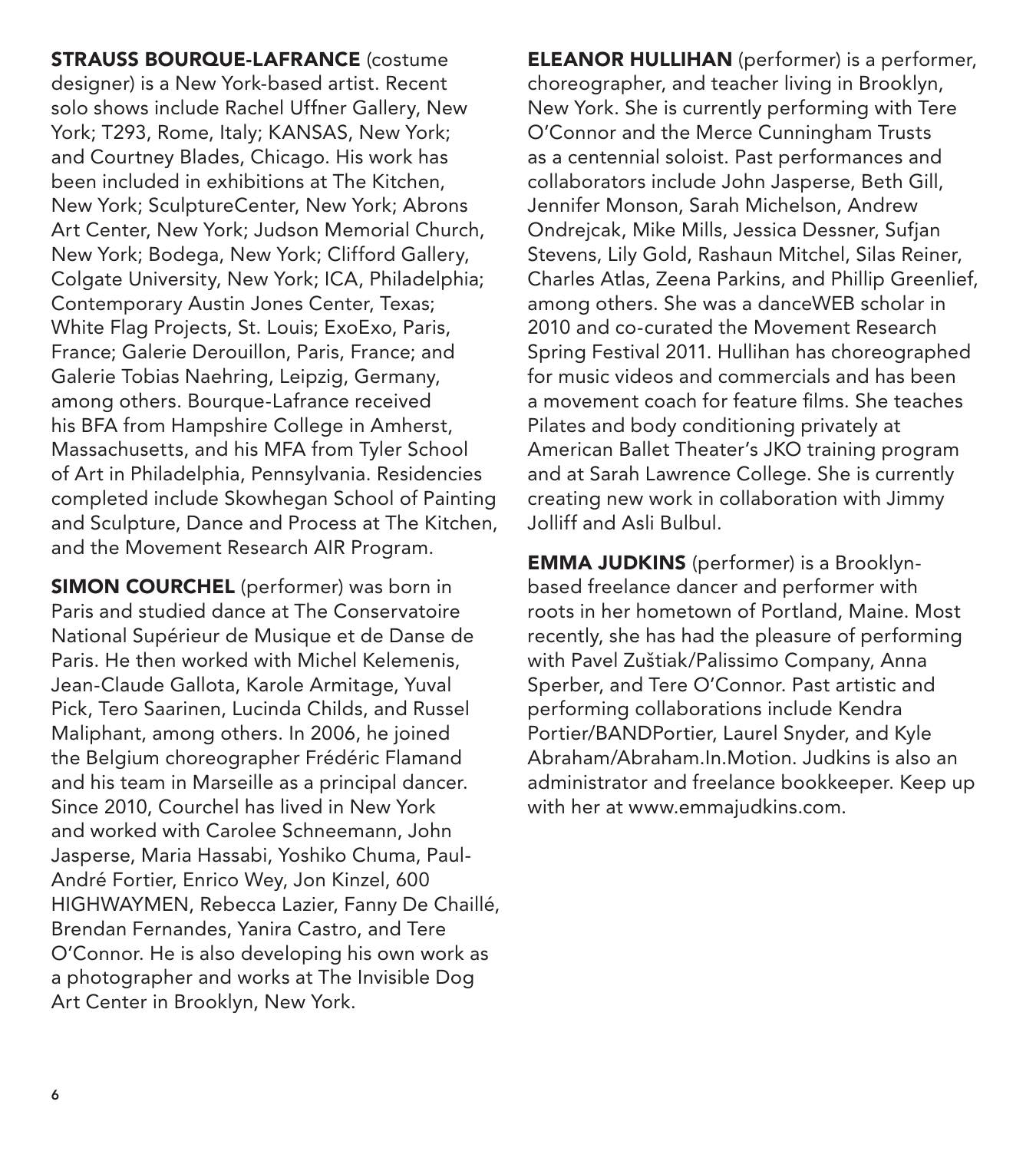MICHAEL O'CONNOR (lighting designer) has collaborated with Tere O'Connor for over 20 years on such projects as *Transcendental Daughter*, *Undersweet*, *The Goodbye Studies*, and *Bleed*. Other recent designs include: *Loveless Texas* (Sheen Center), *this is an Irish dance* (Kennedy Center), Morgan James' *Grace* (YouTube Studios), *The Pigeon in the Taj Mahal* (Irish Repertory Theatre), *Gregorian* (Walkerspace), *The Immigrant* (Penguin Rep Theatre), *This Is Mary Brown* (La Mama), Collin Dunne's *The Turn* (New York City Center), *Strange Country* (Access Theater), *Hit The Body Alarm* (Performance Garage), *A Celebration of Harold Pinter* (Irish Repertory Theatre), *SHE* (HERE Arts Center), *Me And The Girls*  (Mary MacArthur Theater), *Monte Cristo* (Urban Stages), *Ballet Next* (New York Live Arts), *The Report* (Lynn Redgrave Theater), *Oxbow* (Brooklyn Academy of Music), *The Fantasticks* (Forestburgh Playhouse), *Who's Your Daddy?* (Irish Repertory Theatre), and *Noctu* (Irish Repertory Theatre). O'Connor is the resident Lighting Designer for New Light Theatre Project and the American Academy of Dramatic Arts (New York City).

HEATHER OLSON (performer) is a dancer, choreographer, and mom. She has received New York Dance and Performance (Bessie) Awards for sustained achievement with Tere O'Connor and for her performance in Yanira Castro's *Dark Horse/Black Forest*. She has also appeared in the work of Jennifer Allen, Ivy Baldwin, Faye Driscoll, Levi Gonzalez, Stacy Grossfield, Heather Kravas, Susan Rethorst, Vicky Shick, Donna Uchizono, and Larissa Velez-Jackson. Olson's choreography has been commissioned by The Chocolate Factory; Olgas Zitluhinas Dejas Kompanija in Riga, Latvia; Sugar Salon; and Dance Theater Workshop and presented by Danspace Project; Dance Roulette;

Galapagos Art Space; La Mama; Movement Research at Judson Church; Catch!; Solonova Arts Festival; 100 Grand; and Creature Feature in Berlin, Germany. Olson received a BFA in dance from the University of North Carolina School of the Arts in 1997.

SILAS RIENER (performer) is a dancer, choreographer, and teacher. He has performed the work of Chantal Yzermans, Takehiro Ueyama, Christopher Williams, Joanna Kotze, Jonah Bokaer, Rebecca Lazier, Wally Cardona, and Kota Yamazaki. He began dancing with Tere O'Connor in 2012. Riener was a member of the Merce Cunningham Dance Company from 2007 to 2012. He has been collaborating with Rashaun Mitchell since 2009.

MATTHEW ROGERS (performer) is from the Tidewater Region of Virginia. From 2003 to 2011, he was an active part of the dance community in New York City, working with renowned choreographers such as PearsonWidrig DanceTheater, Jon Kinzel, Amber Sloan, and most notably with Tere O'Connor. In 2012, he moved to Zilina, Slovakia, to establish a European base near his partner in love, but quickly developed working connections in Hamburg, Germany, making that his official address. In recent years, Rogers has begun creating his own choreographic work, focusing on themes of sexuality, cultural belonging, and subjective complexity.